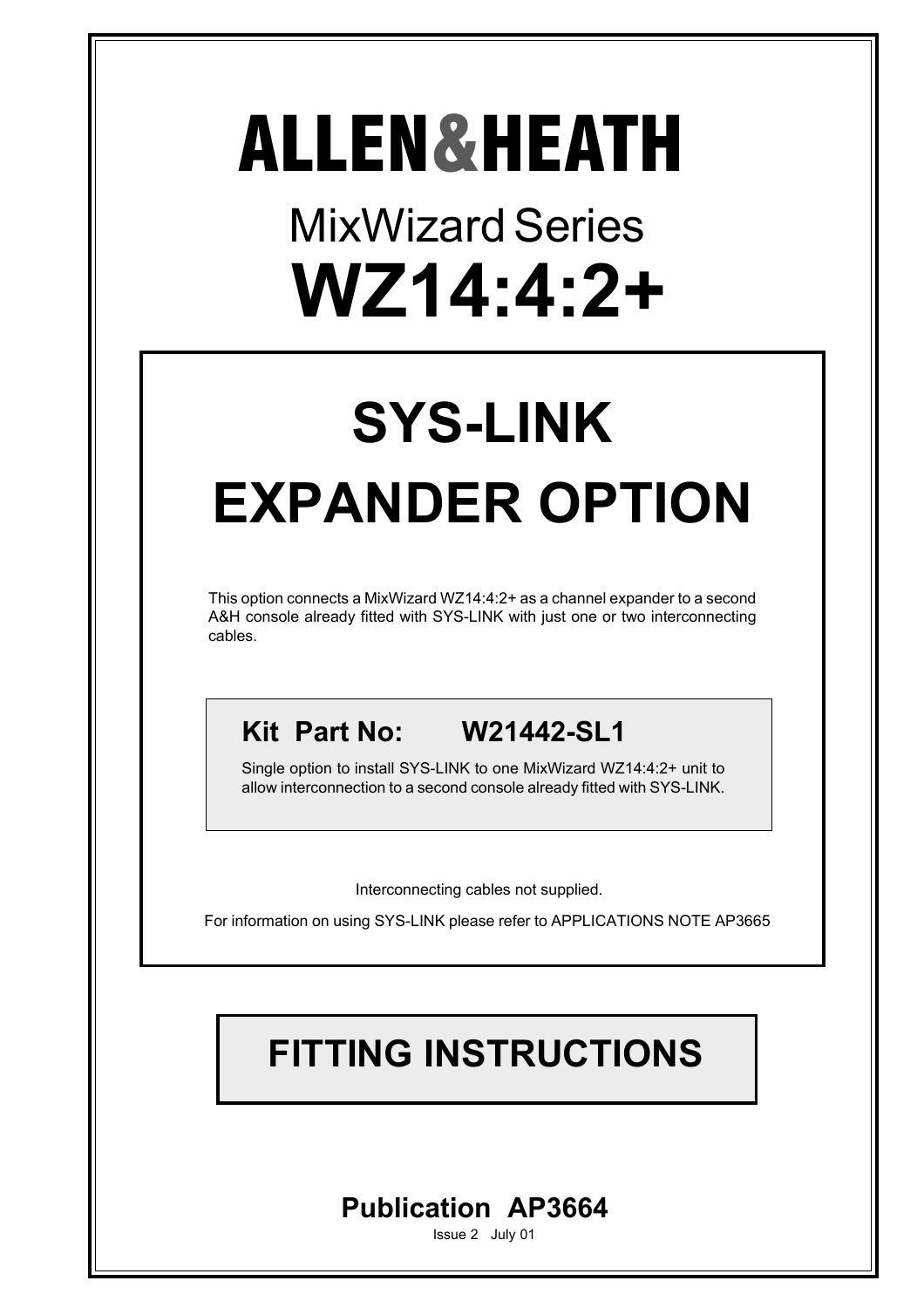### **FITTING THE SYS-LINK EXPANDER OPTION**

#### **O** CHECK THE CONTENTS :

Please carefully check the SYS-LINK circuit board assembly is the correct one for the console in which it is to be installed.





#### **Contents:**

1x SYS-LINK circuit board assembly with interconnecting harness and D type connector fixings already fitted.

1x SYS-LINK Fitting Instructions (AP3664) 1x SYS-LINK Application notes (AP3665)

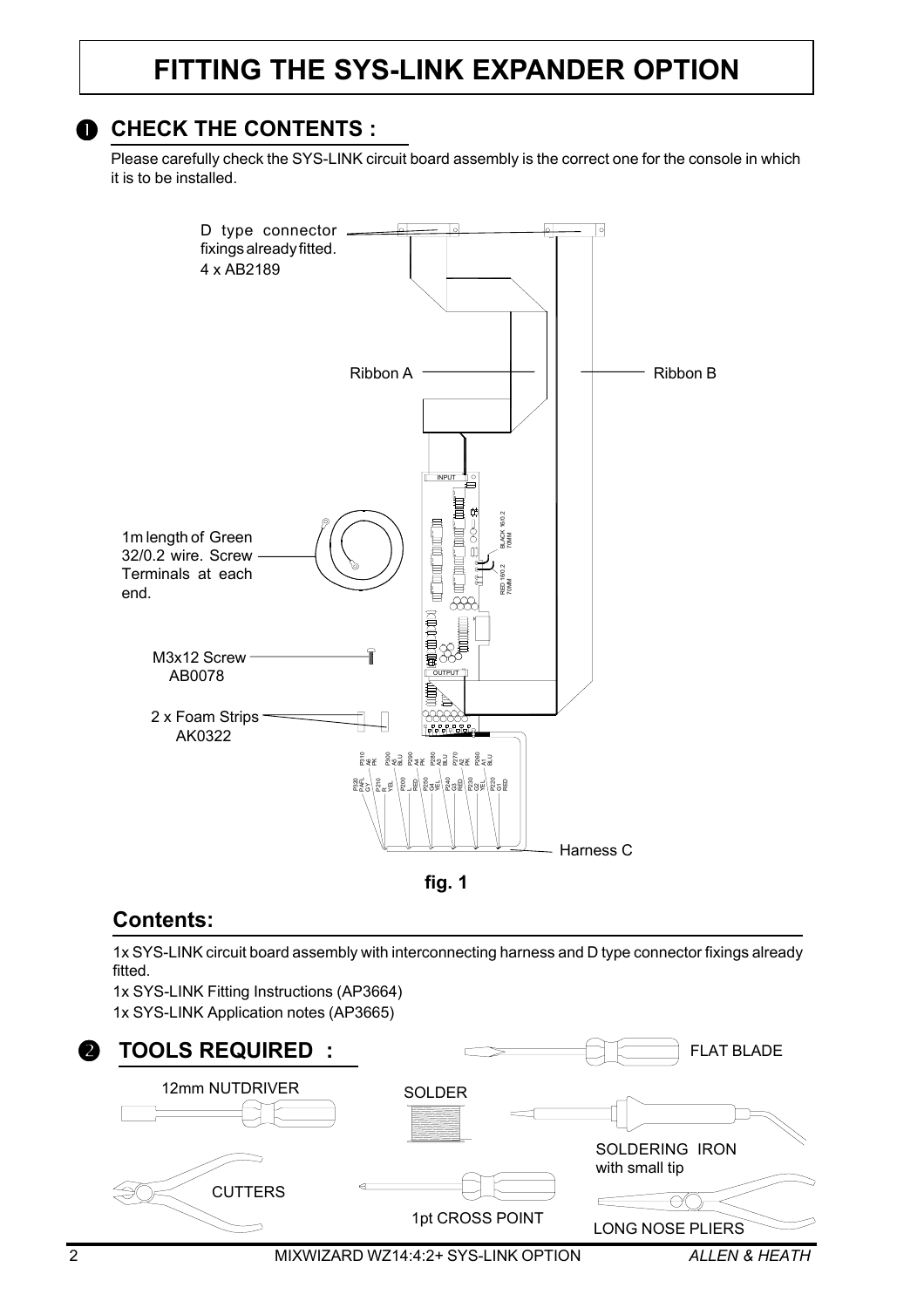### **8 REMOVING THE REAR COVERS**

Before beginning any service work, remove all power to the unit and disconnect any signal cables where necessary. The rotating connector module must be set for desk top operation to gain access to the cover. Ensure adequate lighting and use the correct tools.

Working from the front of the mixer remove screws and nuts (A) fixing the base cover to the front panel.



**fig. 2**

With the unit inverted, remove the 4 remaining screws (B) in the base cover and remove the base, then remove the 4 connector module cover screws (C) and remove the cover.



**fig. 3**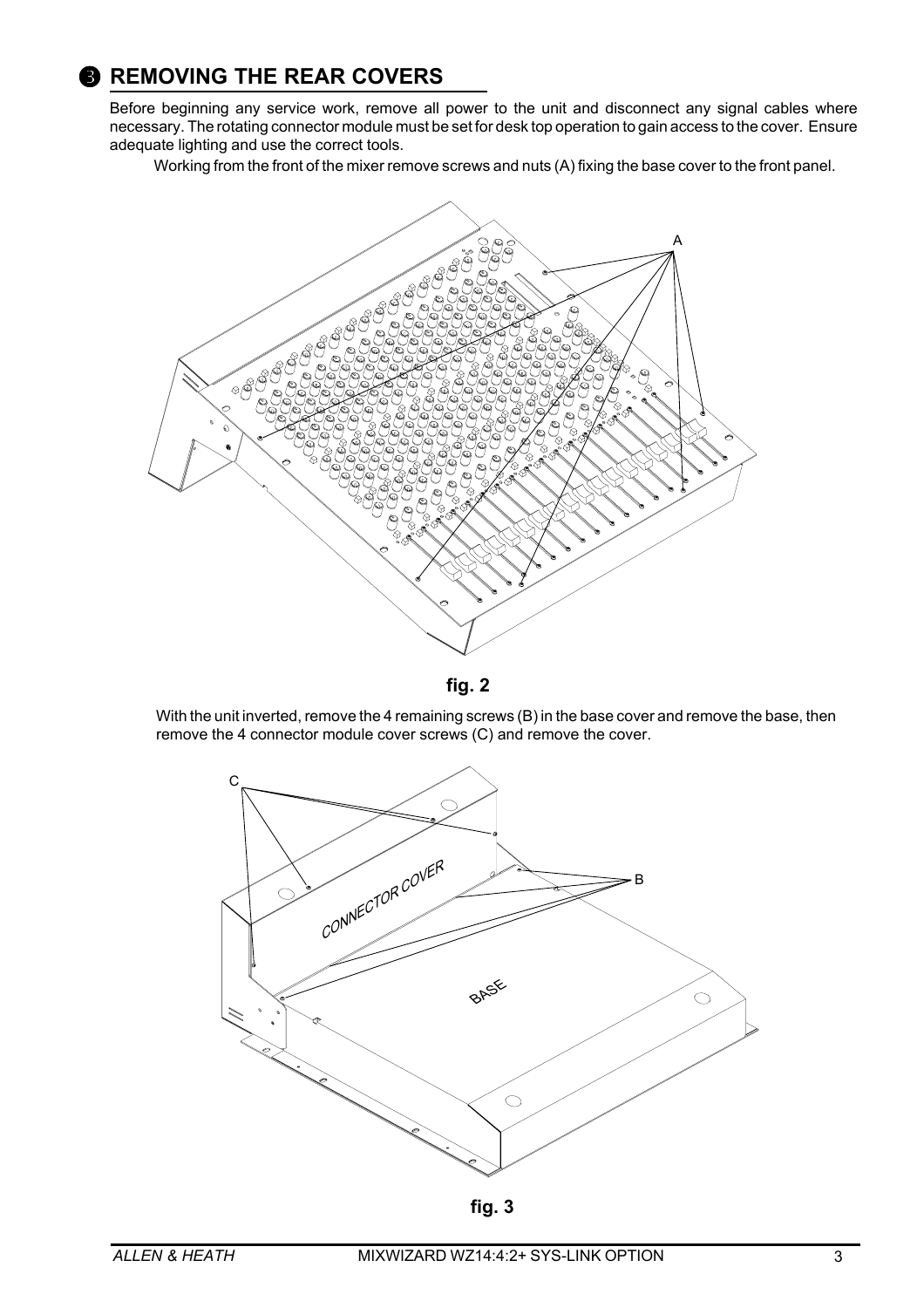Locate Stereo input 13-14 circuit board assembly and Group 1 circuit board assembly. Referring to fig.4 fit 2 x foam strips in between Stereo input 13-14 and Group 1 circuit boards. Remove the IDC harness from the Right PCB all the way to Stereo input 13-14 PCB. Cut the TC buss wire 5mm from the component side of the Stereo input 13-14 circuit board assembly and bend the TC buss wire vertically.

Slide the SYS-LINK circuit board in between the Stereo input channel and Group 1 circuit board assemblies. Take care not to damage the ribbon harnesses already connected to the circuit board.



#### **SOLDERING THE SYS-LINK HARNESS ASSEMBLY:**  $\bullet$

Referring to fig. 1, fig. 5 & fig.6, form harness C as shown and prepare the solder pads on the circuit boards with new solder to ease the soldering of the SYS-LINK wires.

#### **Note, the wires are soldered to the trackside of the circuit boards and not the component side.**

It is recommended that the wires in the SYS-LINK harness are soldered to each circuit board in the following order:

RIGHT PCB then LEFT then GROUP 4 then GROUP 3 then GROUP 2 and then finally GROUP 1 PCB.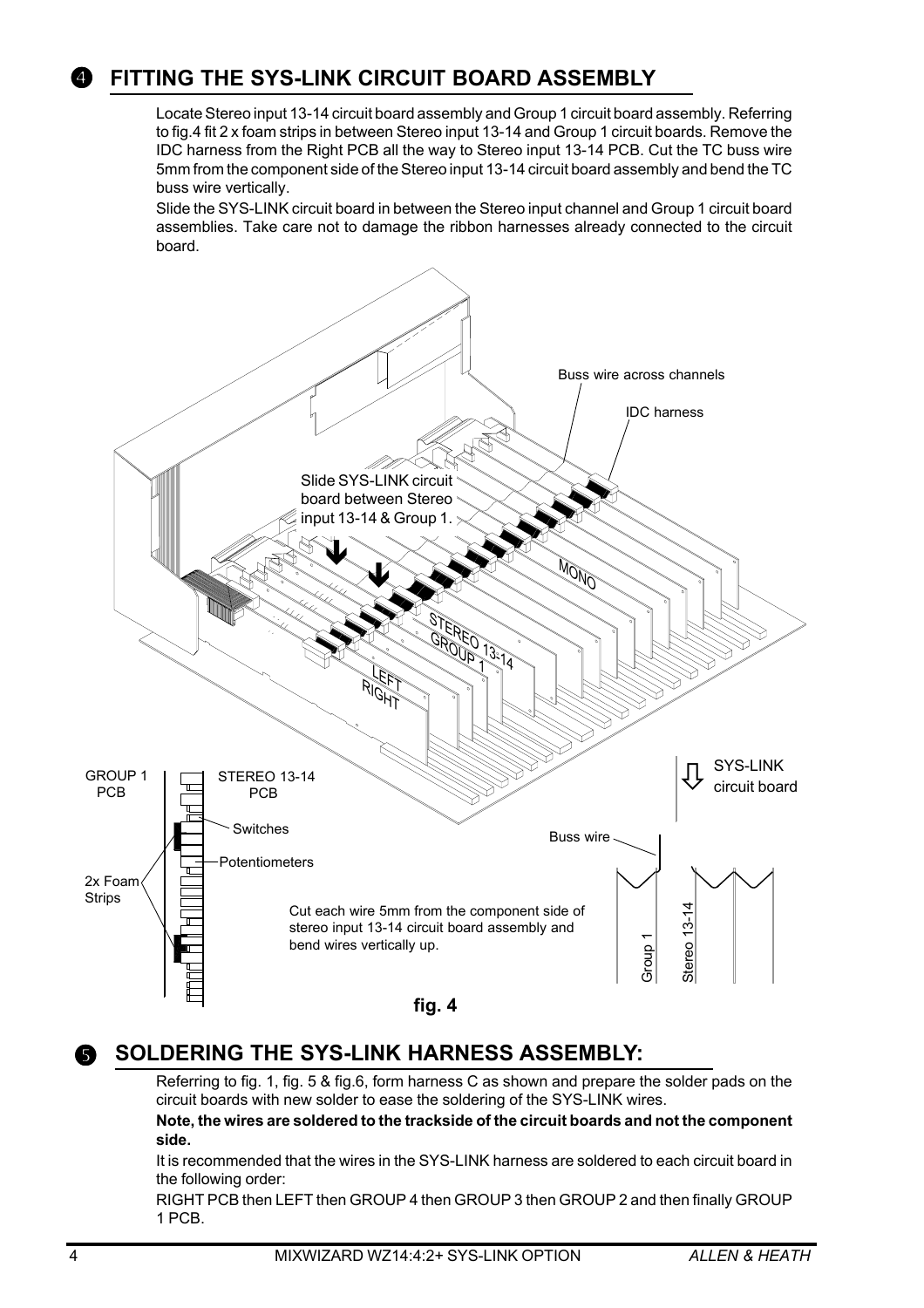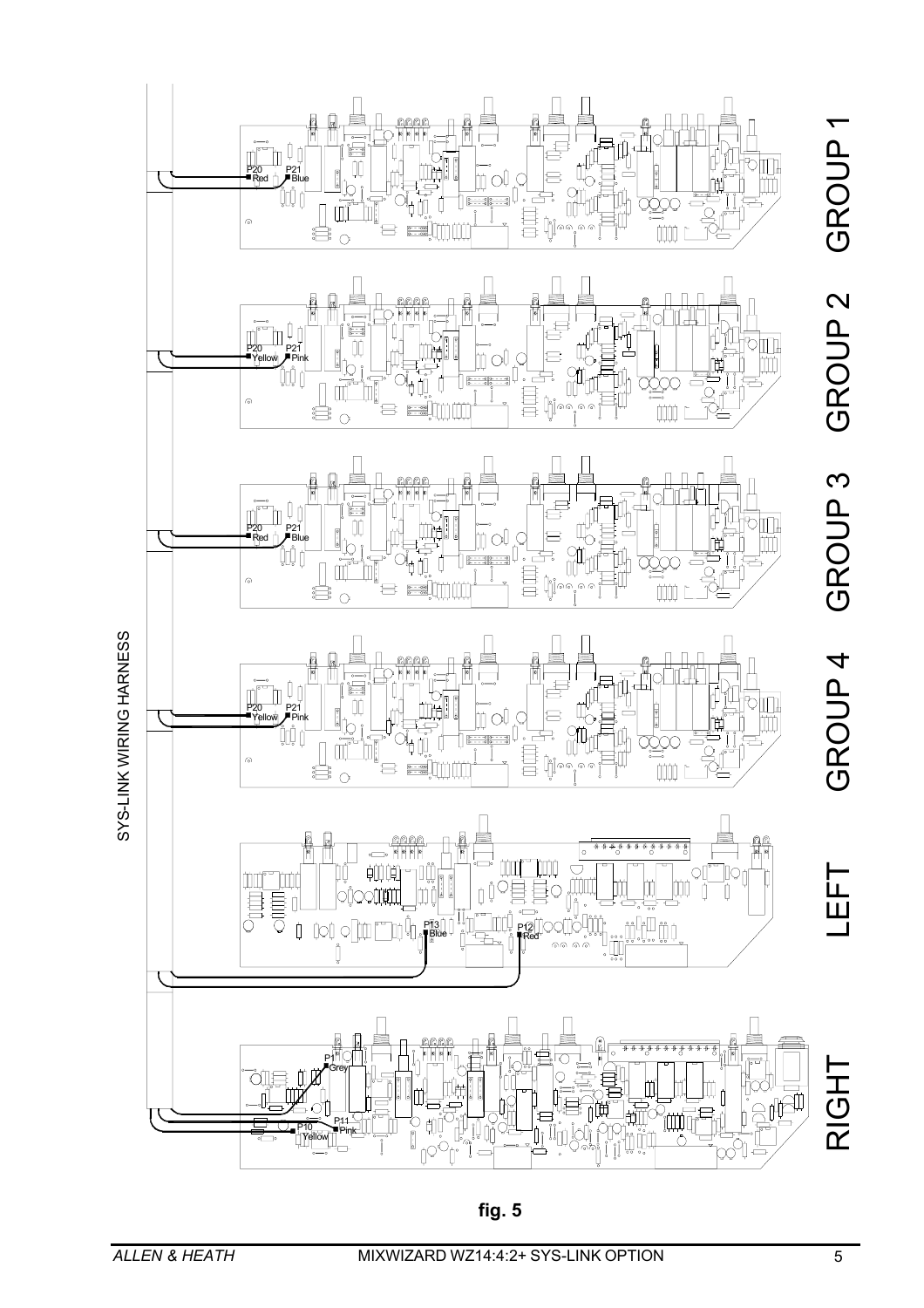

Bend the cut vertical TC buss wire back down and resolder.



Lift the SYS-LINK circuit board assembly and locate the Earth TC buss wire into the slot on the circuit board. Make sure the SYS-LINK circuit board assembly is located centrally between the Stereo input circuit board and the Group circuit board assemblies resting on the 2 foam strips.

Check that the TC buss wire is located in the correct slot and carefully solder it.

Solder red and black wires as shown in fig. 6.

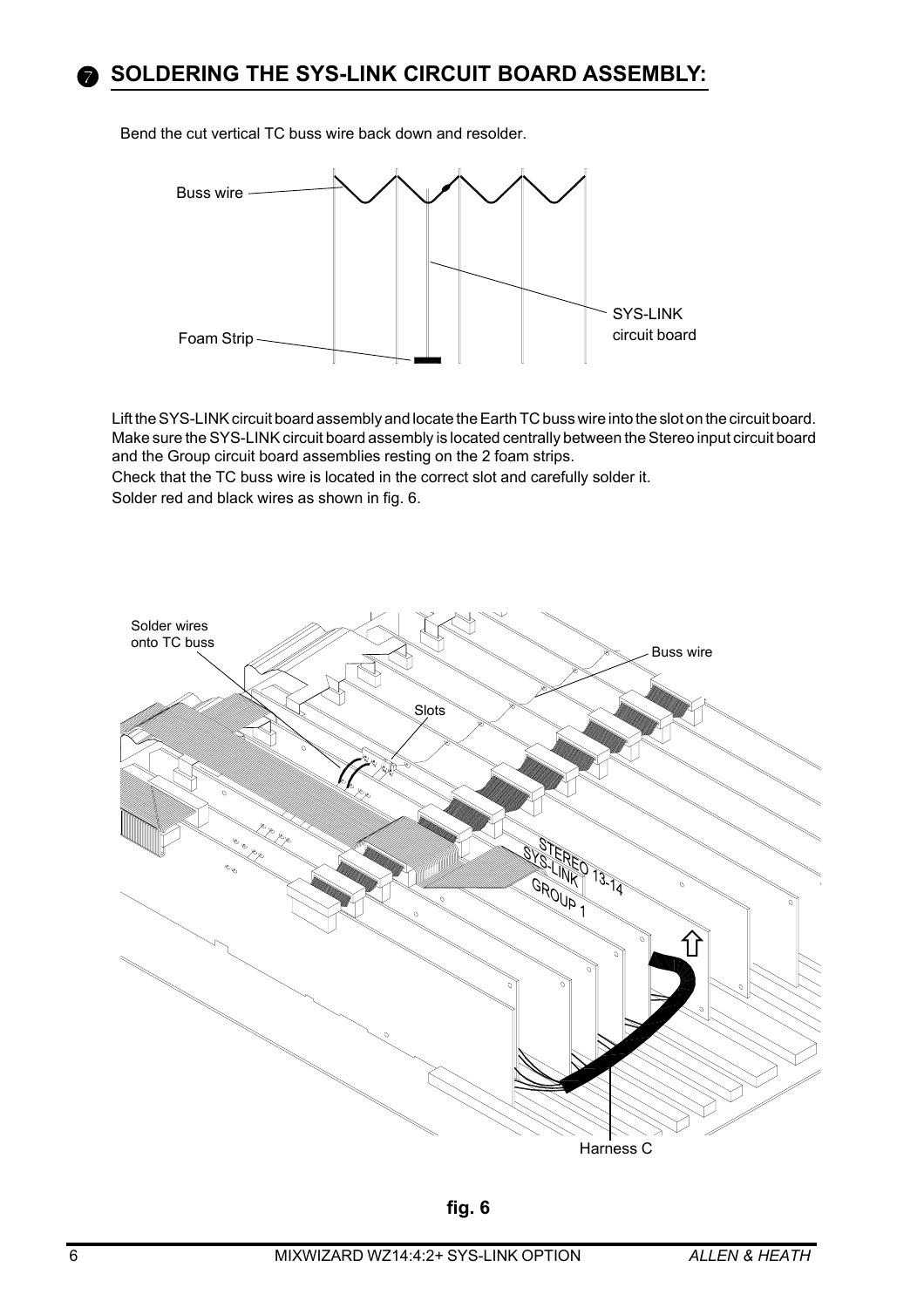

#### **FITTING THE SYS-LINK CONNECTORS TO THE REAR PANEL**

To fit the two SYS-LINK D type connectors to the rear panel of the connector module it will be necessary to partially remove the the connector circuit board assembly from the rear panel.

Working from the rear of the console remove screws (A) fixing the XLR and phono connectors to the panel and using a 12mm Nutdriver or pliers, remove jack nuts (B).



Carefully release the connector circuit board from the rear panel and lean it out just enough to gain access to the SYS-LINK blanking panel.



**fig. 8**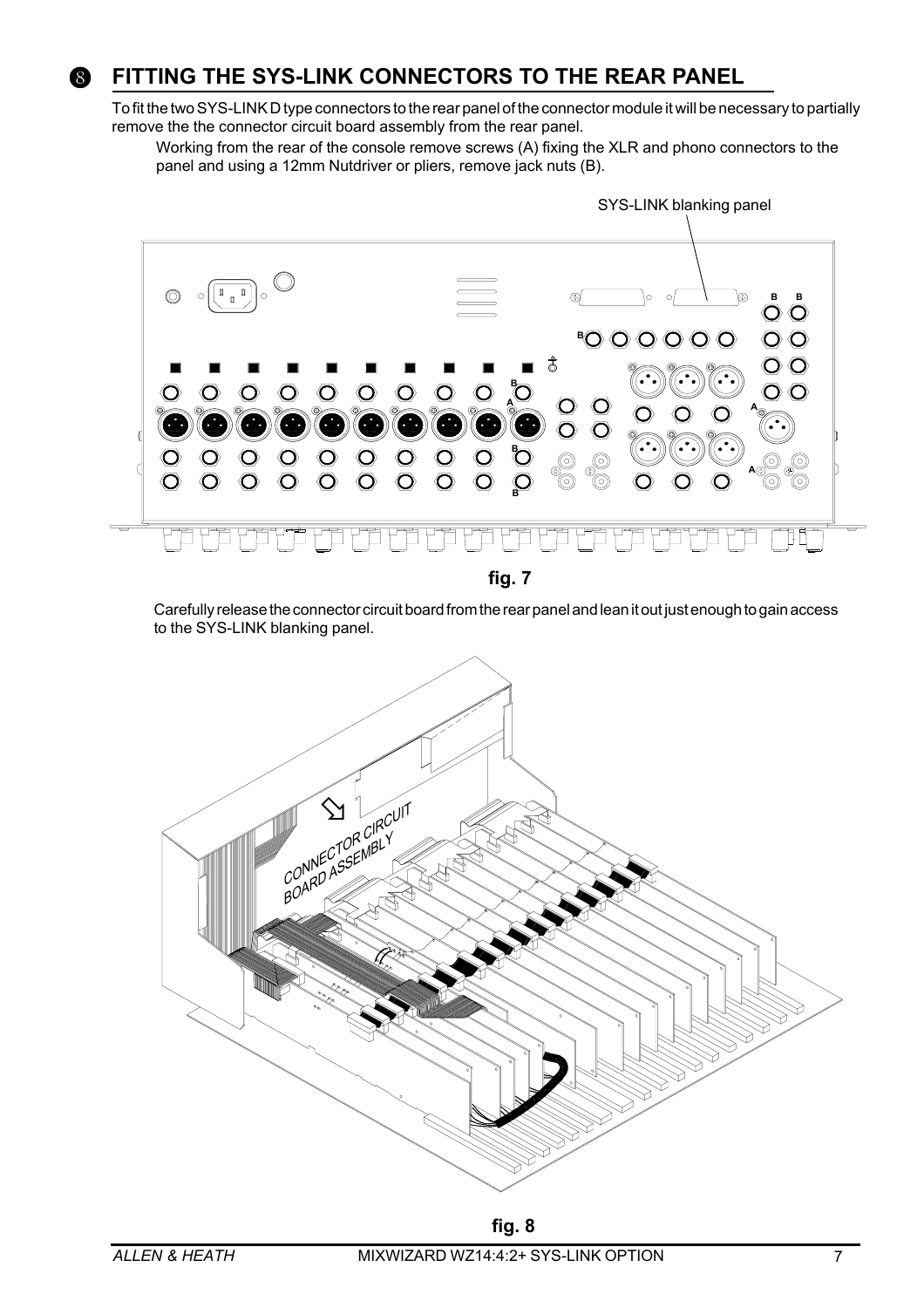Refering to fig. 1 & fig. 9, remove the two screws fixing the blanking panel in place and fit the two SYS-LINK connectors. Check the connectors are fitted into the correct holes. Fit the 32/0.2 Green wire to the panel using the M3 x 12 screw provided as shown below.



Refering to fig. 10, place the 2 SYS-LINK ribbon harnesses so that they locate in the slots in the base.



**fig. 10**

Carefully refit the connector circuit board assembly ensuring each XLR, Jack and Phono socket is correctly located. Check all rear panel switches operate correctly.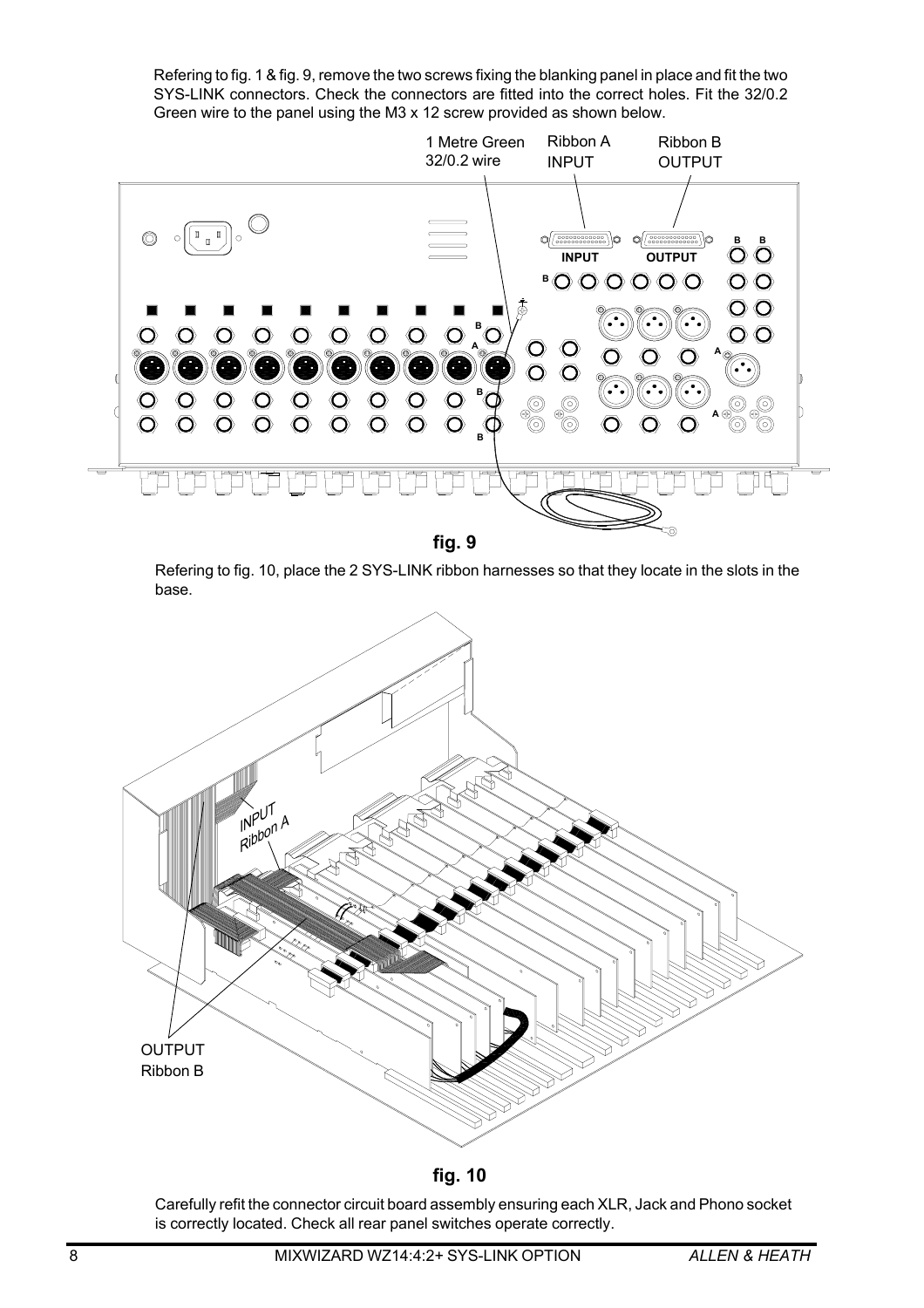When all installation work is complete, remove all debris such as solder, component legs and wire clippings from inside the console and check your work carefully before reassembly.





**fig. 11**

Refit the base and connector cover, taking care not to pinch or damage the flat flexible cables. Turn the console the correct way up.

### **<sup><b>W**</sup> TEST THE SYSTEM:

Test all SYS-LINK inputs and outputs for correct signal level and quality by probing the D-connector pins or by interconnecting two consoles with SYS-LINK fitted. Test the PFL/AFL system for correct DC buss switching. Connect the free end of the Green 32/0.2 wire to the second console as close to the power input as possible using one of its own chassis screws. The SYS-LINK circuit diagram and technical details are included for reference.

#### **PLUG ON THE INTERCONNECTING CABLES: 1 1**

SYS-LINK connectors are 25way D-type female. Use 25way D-type male to male connector cables. Connect pin one to pin one on all connectors. Connect shield (screen) to 0V. Standard cables are available from electronic suppliers or computer shops. It is advised that the cable is a screened type no more than 2 metres long. Use professional quality locking connectors.

**When connecting to equipment other than the GL Series link all unused audio inputs to 0V earth at the SYS-LINK input.**

The SYS-LINK Applications Note AP3665 is included separately with these fitting instructions. Provide this note to the user as applicable.

Please refer any queries to your Allen & Heath appointed service agent.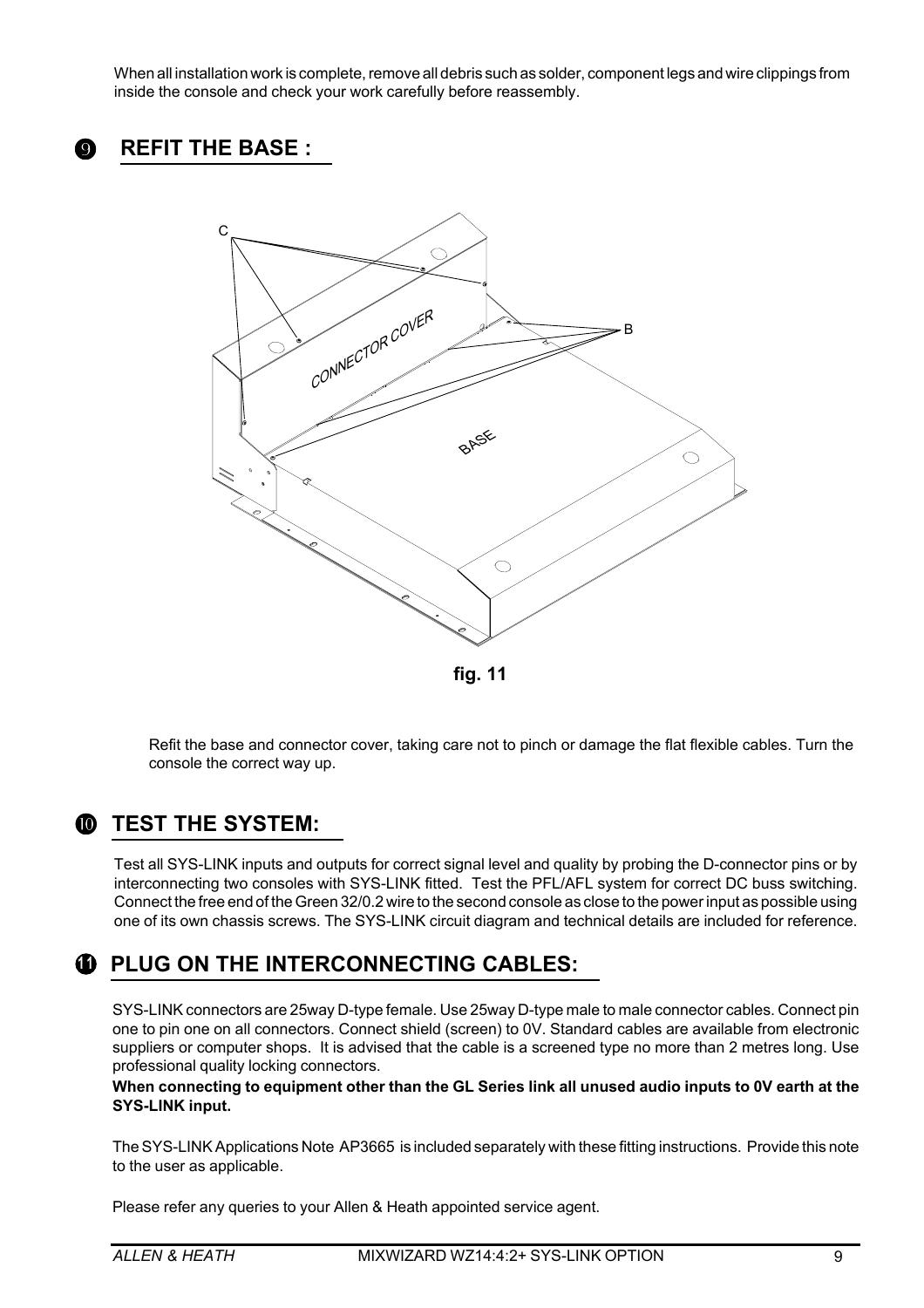

 $\bar{\phantom{a}}$ 

 $\bar{\bar{z}}$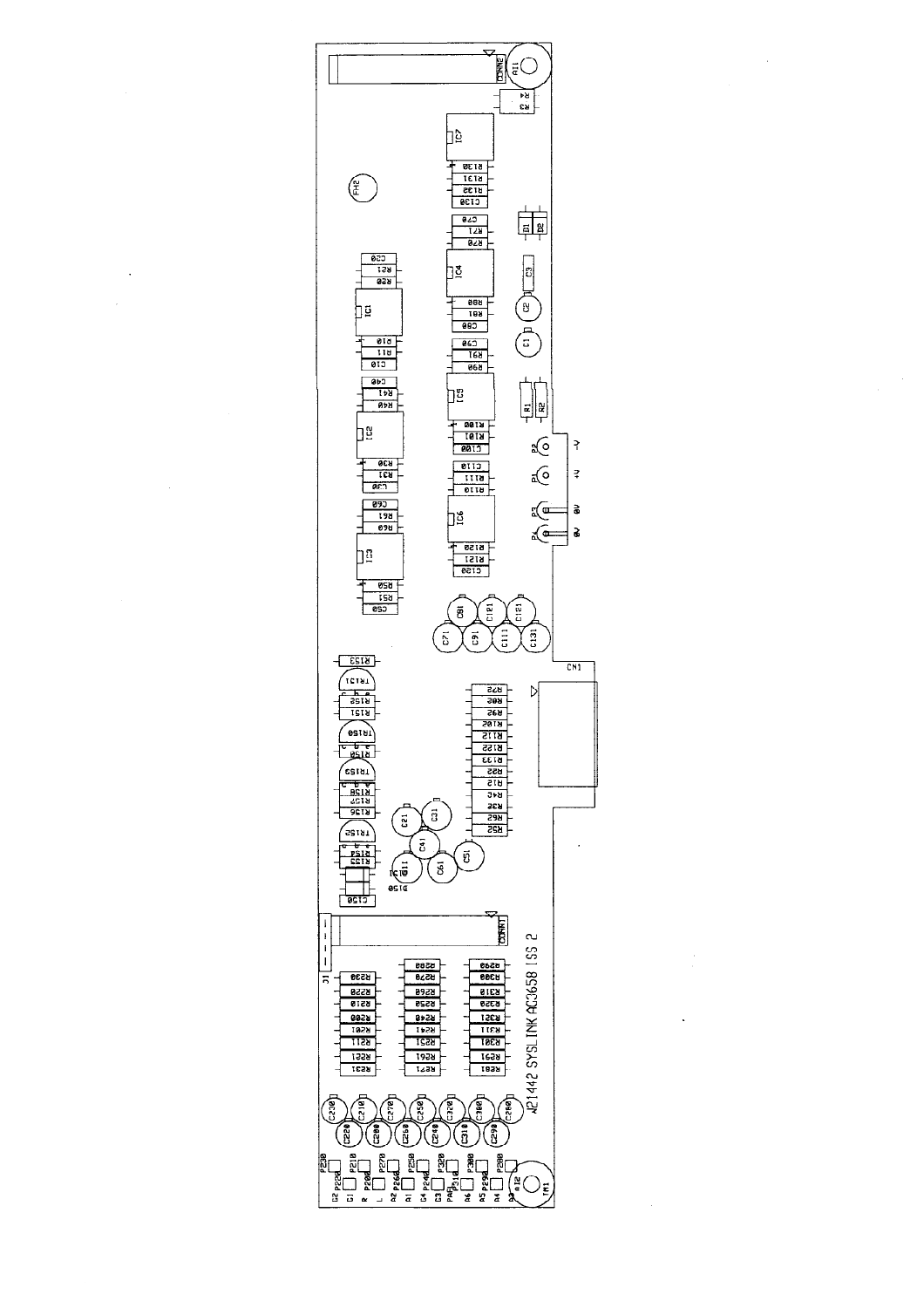